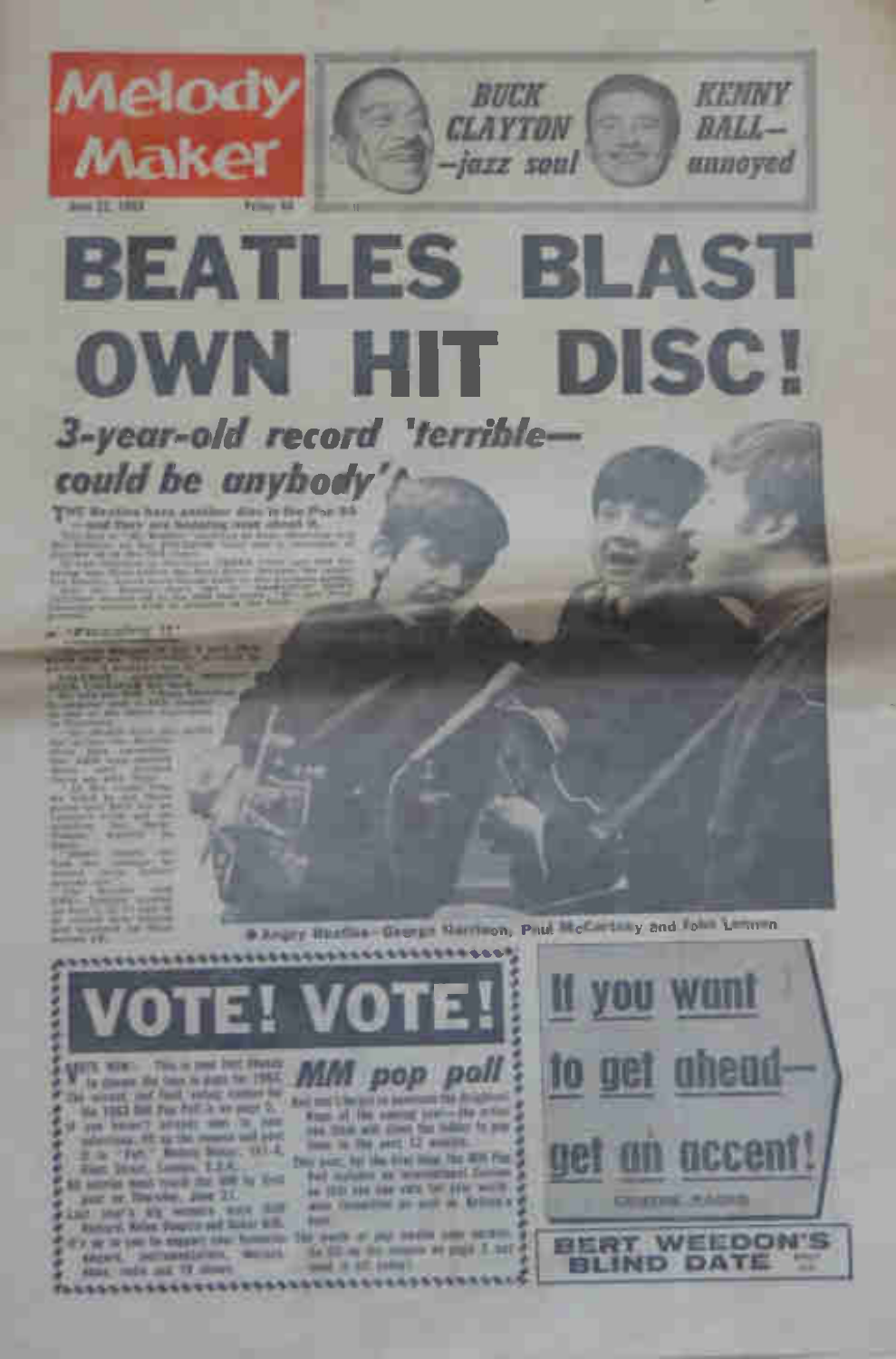| <b>MELODY</b>        |                                                                    |                                      |  |  |
|----------------------|--------------------------------------------------------------------|--------------------------------------|--|--|
| LOOK<br>mind         | 1963 Po                                                            | $P_{\odot}$                          |  |  |
| listen               | I am by that this is my summitted                                  |                                      |  |  |
|                      | <b>Nann</b><br><b>Address</b>                                      |                                      |  |  |
| <b>The Bay</b>       | <b>Some to Phill Melady Water, 161-6, Fiest Breet Linder, 1824</b> |                                      |  |  |
|                      | <b>ERITISH SECTION</b>                                             |                                      |  |  |
| <b>Hillingay</b>     | DISC JOCKEY                                                        | <b>TAER SACKSON</b>                  |  |  |
|                      | <b>MALE SINGER</b>                                                 | <b>CALLEY KILLINGS</b>               |  |  |
|                      | <b>FLITTLE SINGER</b>                                              | SUT V WULLET.                        |  |  |
|                      | <b>WILLIE SPOUP</b>                                                | PETER                                |  |  |
|                      | <b>NUMBER OF</b>                                                   | $E = f - RR$                         |  |  |
|                      | <b>WELL BUT ST TEN TIME</b>                                        |                                      |  |  |
|                      | <b>SHIP, BIRE AN, THE YAKE</b>                                     | <b>SWOLM STRING YOU REPORT</b>       |  |  |
|                      | <b>WALE TO ARMIT</b>                                               |                                      |  |  |
|                      | <b>FEMALE TV ARTIST</b>                                            |                                      |  |  |
| <b>National Arts</b> | TV THUN                                                            | JUKE BOX JURY                        |  |  |
|                      | <b>NAMES AND</b>                                                   | $f$ CK OF THE POPS ( $H$ SHT $f w$ ) |  |  |
| <b>STUDIY</b>        | RIDENTICAL HUFE VON 1964                                           | THE PERTARES                         |  |  |
|                      | <b>INTERNATIONAL EECTION</b>                                       |                                      |  |  |
|                      | <b>URLE SINCER</b>                                                 | Ry City                              |  |  |
|                      | <b>FEMALE DAKER</b>                                                | $CCAN = FAVLIS$                      |  |  |
| 信子古町日保か              | VEGAL SHOUP                                                        | THE CALAES                           |  |  |
|                      | <b>INTERNATION</b>                                                 |                                      |  |  |
|                      | <b>SOLU 2000 ST THE SEAR</b>                                       | A VIII S'-AUVENIA                    |  |  |
|                      | FREE, BIGG OF THE YEAR                                             | TELSTAF - TO THANKS                  |  |  |
|                      | <b>MIDISTER SAFE FOR 1983</b>                                      | The Contractor                       |  |  |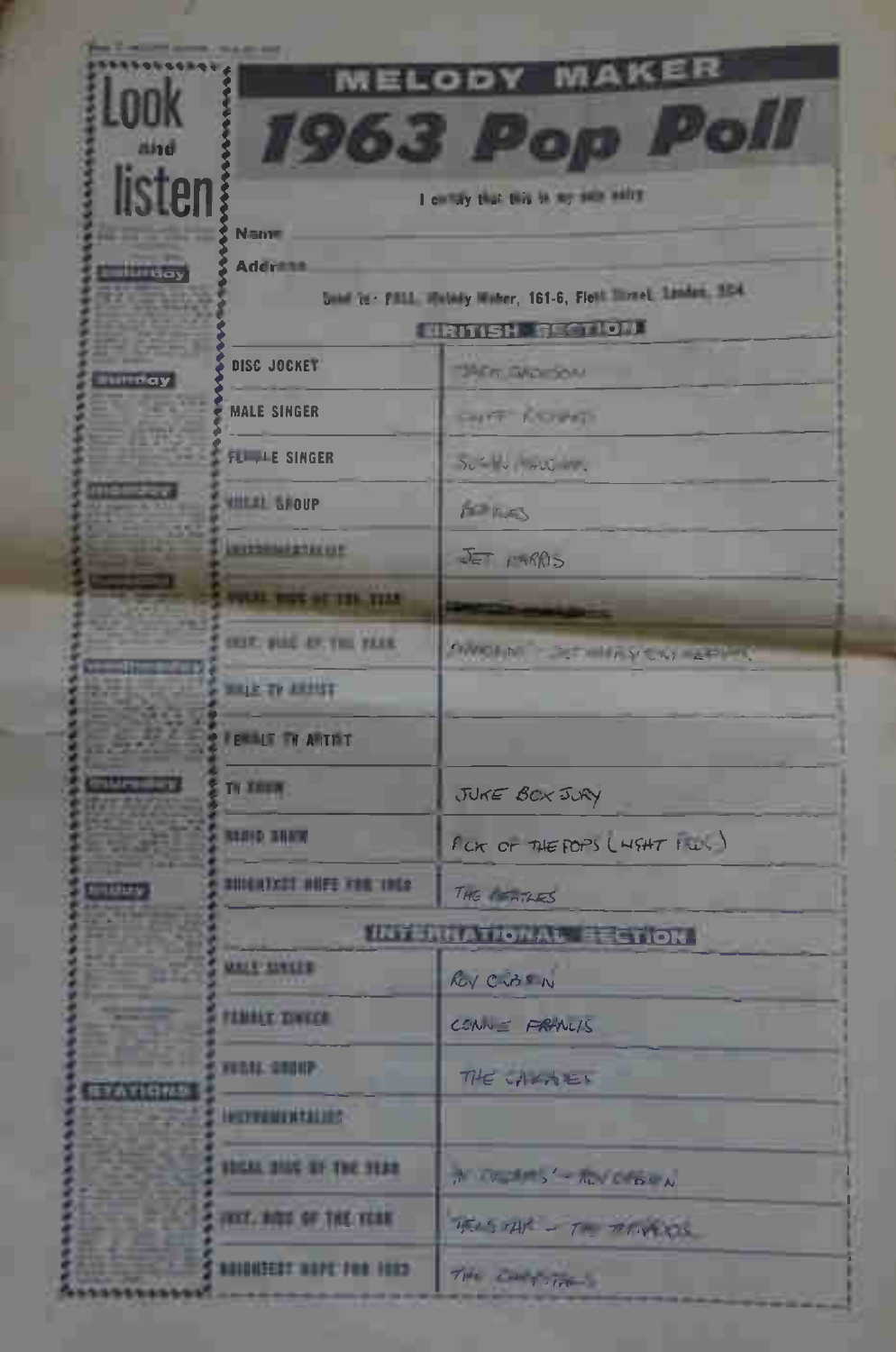# **Gospel Train to tour Britain? US pop stars in**

 $S = \sqrt{1 - \frac{1}{2}}$ **ENSITS** - Scolety di

autumn invasion

**NEWS in BRIEF** 



\* Village City

**KY** 

添

ത

採

ö

×

ö

×

ø н

о

34

Φ

褀 a

仪 m

硱

ō



#### + B H Imnch

IN NATIONAL IN

To linely

THE

慰

ö

外

GS

**ULL** 

ė

医母

OFCACACC

Ø



ω ю a

**FRANK HESSY LTD.** 13 Same Street Lowered | Plans | 18 S. 11 to of **Percent Abril Links at the** 

**Sale Divide** 

**ELECTRIC MUSIC LTD**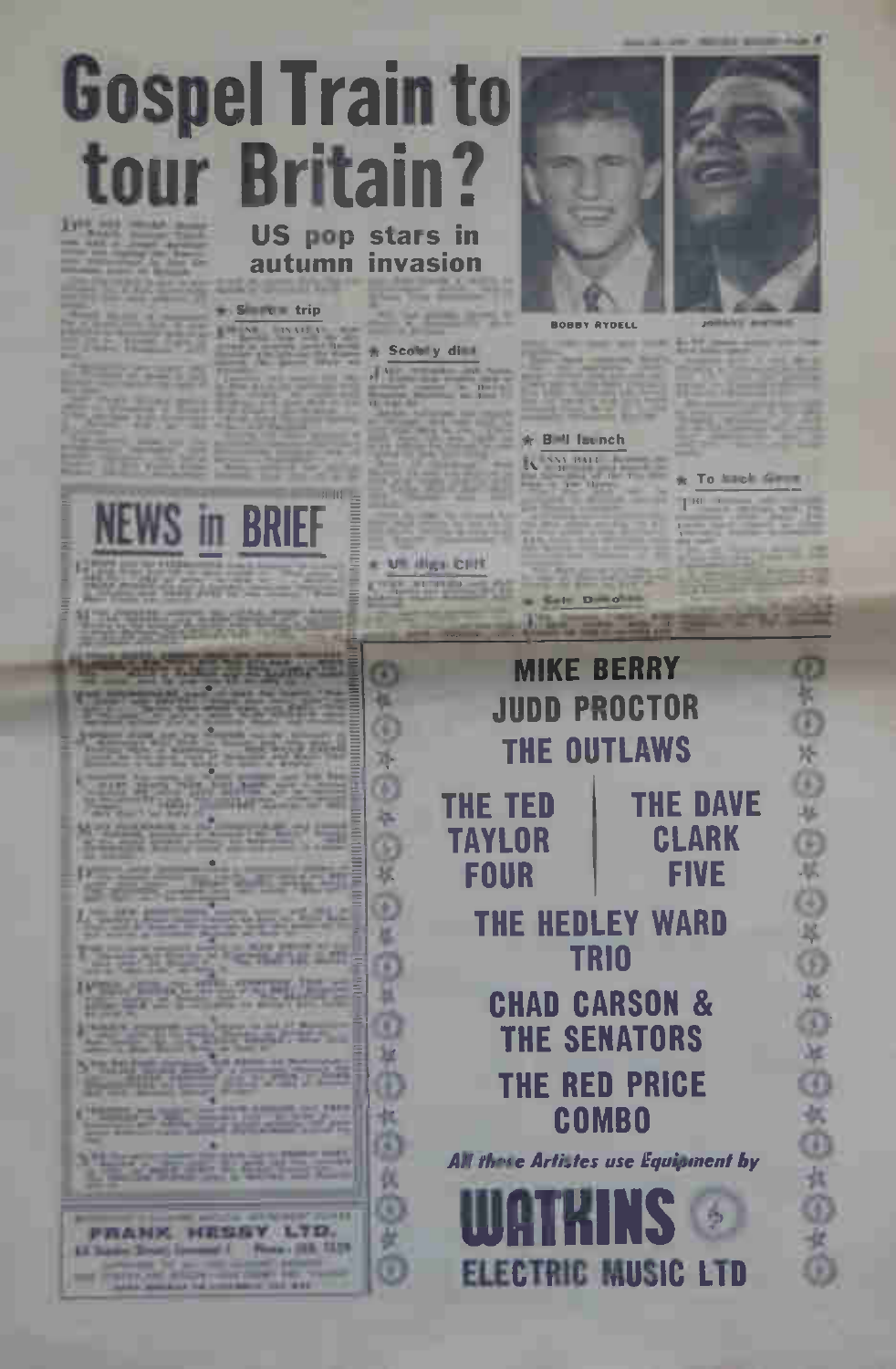

INE PSNACATIONAL 270 TOP

FO 17 **HELP** 

TEST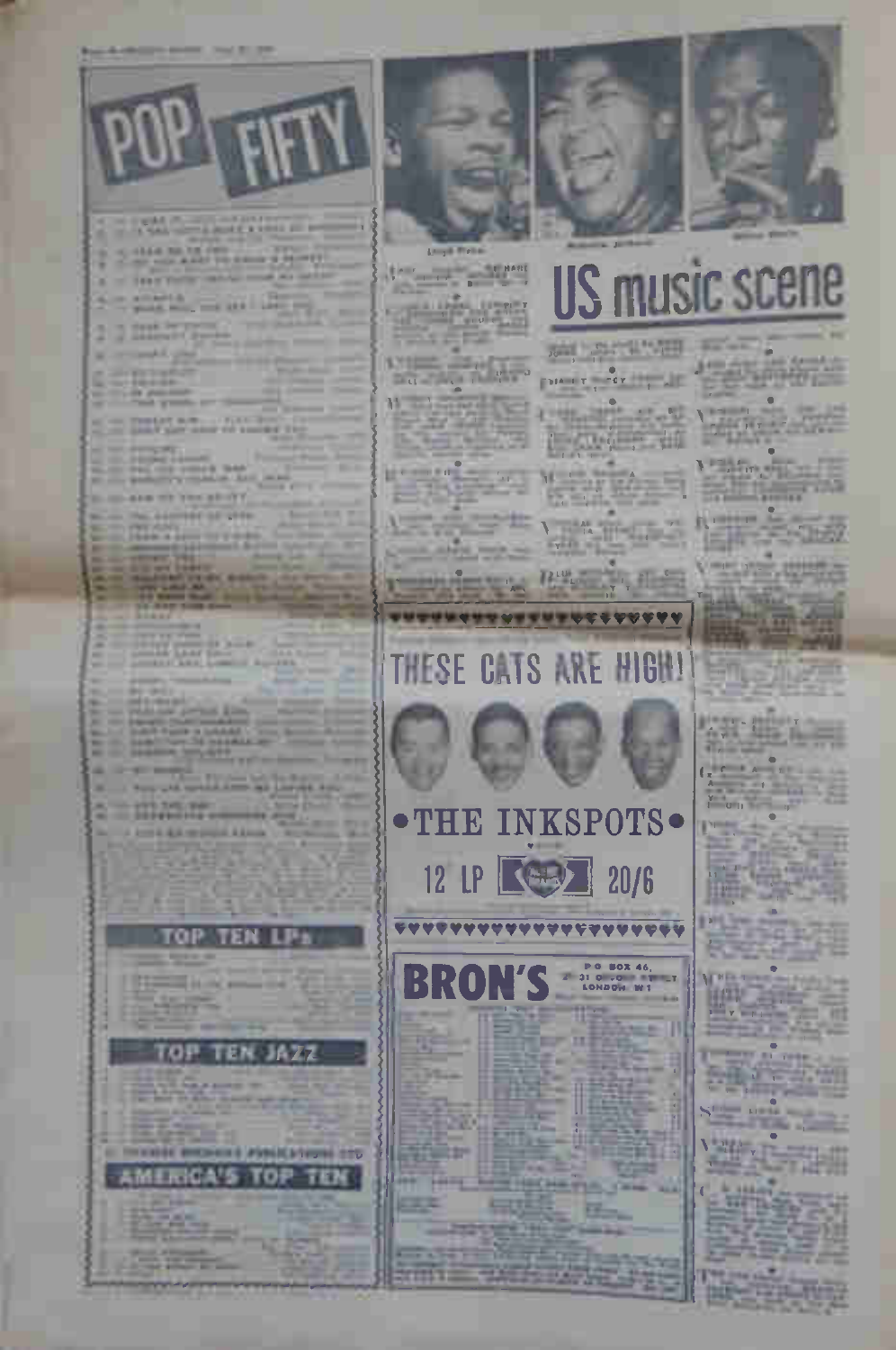

**ALLIERS EMT dis** 

T

with the Rave

- Cruiting

#### \* We're not!

**BULLER** 

## 197



## Hooray! *<u>Party Street</u>*

**A** Exam

 $1 - 1$ 



**THEY** 





**START ALCOHOL:** 

m ol lmer

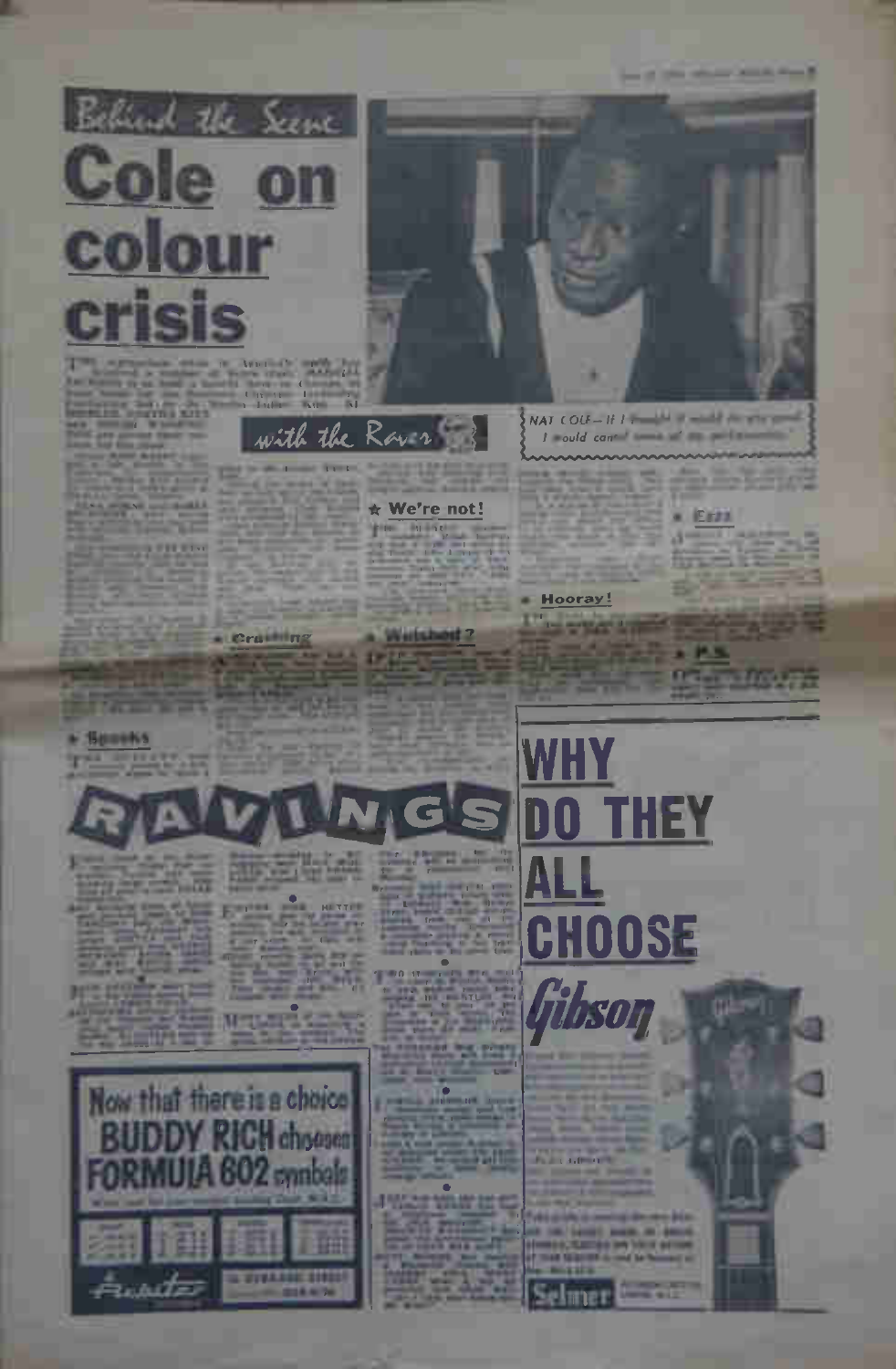**But it while you to considerate** 



- $\begin{array}{cccccc} 1 & 1 & 0 & 0 & 0 & 0 & 0 \\ & & & 1 & 0 & 0 & 0 \\ 1 & 0 & & & 0 & 1 \\ & & & & 1 & 1 \\ & & & & & 0 & 0 \\ & & & & & 0 & 0 \\ & & & & & & 11 & 11 \\ \end{array}$
- $\frac{1}{1-\frac{1}{2}}\sum_{i=1}^{n} \frac{1}{i!} \sum_{i=1}^{n} \frac{1}{i!} \sum_{i=1}^{n} \frac{1}{i!} \sum_{i=1}^{n} \frac{1}{i!} \sum_{i=1}^{n} \frac{1}{i!} \sum_{i=1}^{n} \frac{1}{i!} \sum_{i=1}^{n} \frac{1}{i!} \sum_{i=1}^{n} \frac{1}{i!} \sum_{i=1}^{n} \frac{1}{i!} \sum_{i=1}^{n} \frac{1}{i!} \sum_{i=1}^{n} \frac{1}{i!} \sum_{i=1}^{n$
- 
- **All South**

## Impressive

**SAME SIZE** ×

College of Household, Milk Street. marks as well as heart of friend

Tomat Trailings Said Red MR. **ACKER BILK. US COURSE. Pierre A** 



## with BERT WEEDON

TINDSTORE AND  $\overline{\mathbf{C}}$ 

**CATH**  $\frac{m_{NN}}{m}$  $181$ 



 $\int \mathbf{H} \cdot \mathbf{H} \mathbf{H} \mathbf{H} \mathbf{H} \mathbf{H} \cdot \frac{\mathbf{N} \cdot \mathbf{H} \mathbf{H}}{\mathbf{P} \mathbf{H} \cdot \mathbf{H} \cdot \mathbf{H} \cdot \mathbf{H}}$ 

## **Surest**

PRANK HILLI

TOMM ROL

## **Smile**

Jonyse von

LORE OF PLAT

 $\mathbf{D}^{\mathrm{AVN}} = \min_{\mathbf{D}} \mathbf{D}^{\mathrm{V}}$ **CLAIR AND** ling

1595

## THE GALAXY

**County** 

Mitch Lun. *BM - CANADA* 

**ANTIQUES** 

the first-week





 $100E$ **CLARINET** 

|  | <b>IN SEARACHD</b> |  |
|--|--------------------|--|
|  |                    |  |
|  | -                  |  |
|  |                    |  |
|  |                    |  |

SEE THE **RANGE OF B&H CLAIRMETS** AT YOUR **LOCAL NUSIC STONE** 

## **Falsetto** GINE VISITAL TELEVISION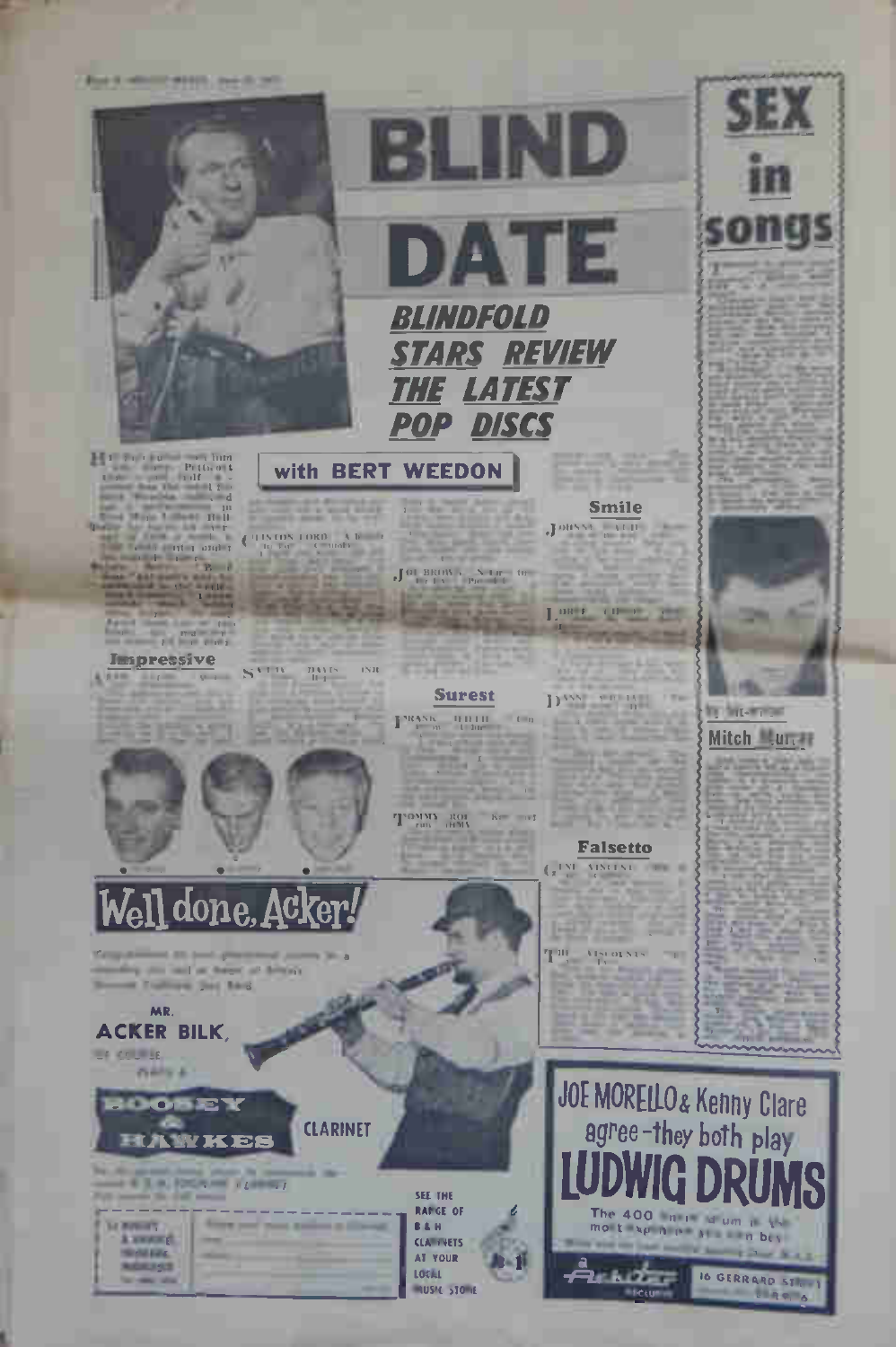and 22, 242, September and 21, 744, 8

# WITH 'RONDO' IN THE POP FIFTY... **THERE'S G** IN THEM T CLASSICS

# 

**FLOPS!** 

**FESTIVAL** 

## Follow-up



駐 田園

What L

WHARFEDALE **Electric Guitar SPEAKERS** 

**Santa Career** 

 $W1^{-1} EG$ 

W1 G

**NEWSFILM BACK A MAXWARE CONTRACT** 



**LTF** 



**WIS EG** 

£17,10.0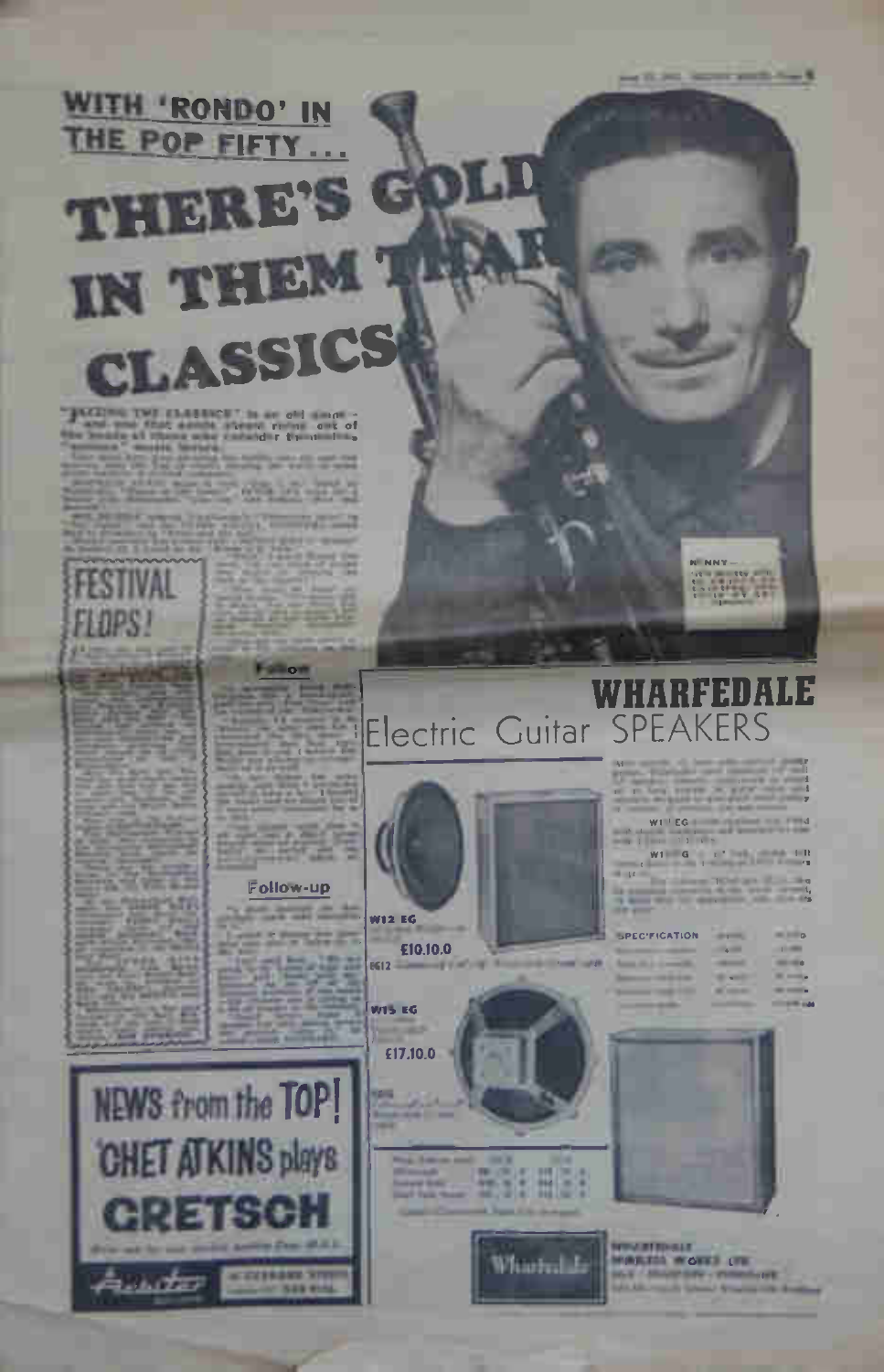**Bank of Concession, California and Concession, California and Concession, California and Concession, California** 

masses

FOLK



Phenomenal

Buisson

only

says MAX JONES

Popular

**STIGLES** πn.

**WORL** DOP

#### HOARSE

**YOKEL** 

of the state when the same of the

**SPOTNICKS** 

**DRUM TUITION STATISTICS** 

**JIM BALINELL** 

1. Show p.m. and it contributes the late

ay CHRIS ROBERTS

**SUCCESS** 

#### **COCHNEY**

won't record trash!

**Relative** 



APPLAUSE

**COMMOY** 

**BEAM HAVE** 

# **AUSSIE**

**TEFFE** 





EXCERD



**MUSEUM** 

VALUE

**Bryan FONTY** 

TODAY





J. & W MARKELALL LTD. / - 5 | Department State Lines at Pa-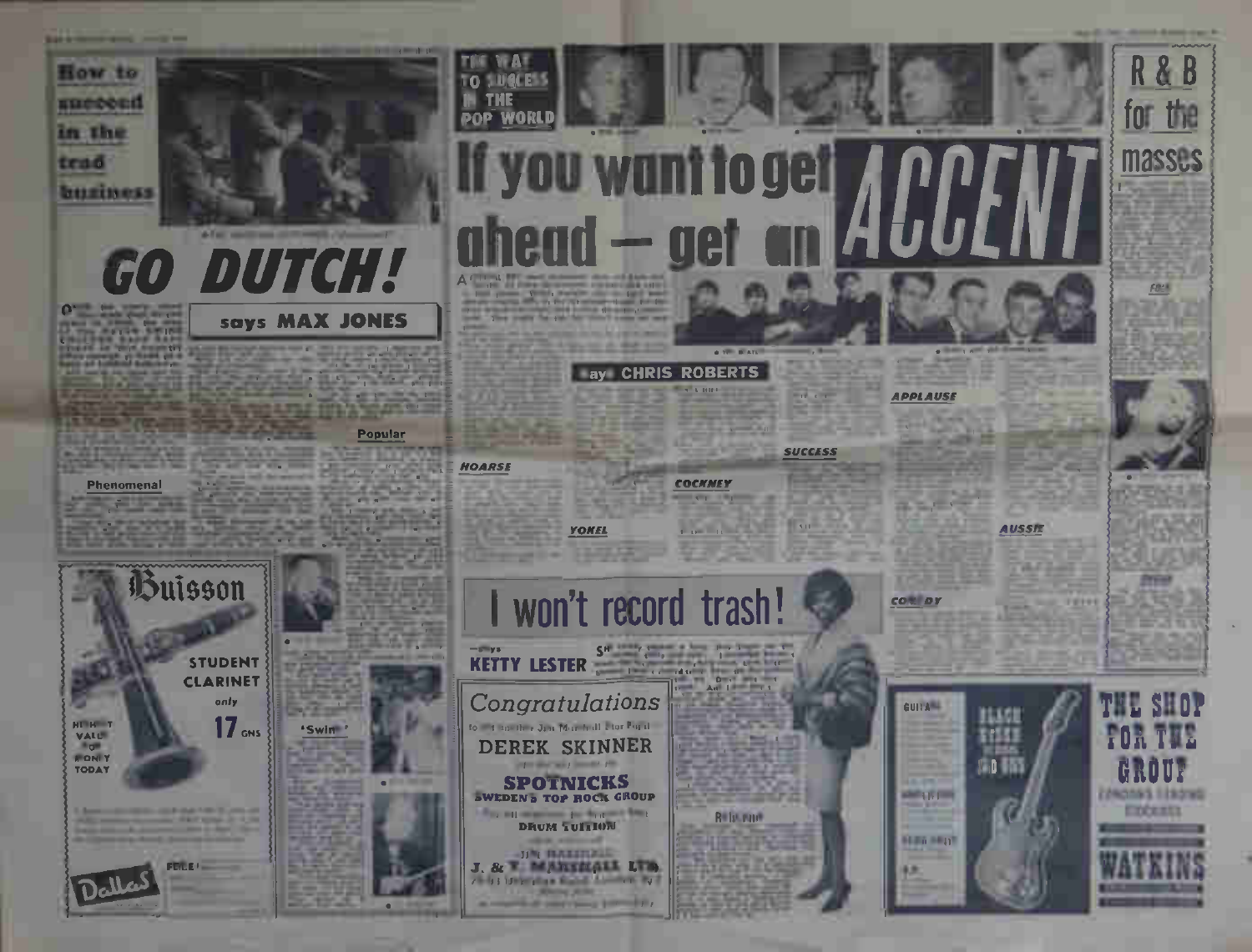

**Committee Service** 

\* THE SWINGING DUTCHMEN-'phenomenal!'

says MAX JONES

# OVER the years, since<br>they made their British<br>of the DUTCH SWING<br>colled the DUTCH SWING<br>risped in this country<br>interaction in this country<br>of the bulk of the bulk<br>of the state of the state of the state of the state<br>of the

## **Phenomenal**

**HICHEST** 

VALUE

**SOR** 

**MONTY** 

TODAY

Buisson

A Balley Taxes Civica sind least late hi interest

Two refs president is there is there, also a

**FREE! NO** 

**School Columns** 

**STUDENT CLARINET** 

only

(the might us in his

 $17$  GNS

 $\frac{1}{10}$  and  $\frac{1}{10}$  and  $\frac{1}{10}$  and  $\frac{1}{10}$  and  $\frac{1}{10}$  and  $\frac{1}{10}$  and  $\frac{1}{10}$  and  $\frac{1}{10}$  and  $\frac{1}{10}$  and  $\frac{1}{10}$  and  $\frac{1}{10}$  and  $\frac{1}{10}$  and  $\frac{1}{10}$  and  $\frac{1}{10}$  and  $\frac{1}{10}$ 

d did the best business ever at  $\frac{1}{2}$  but not entirely. I expected some  $\frac{1}{2}$  to court when the second with the second second the second of  $\frac{1}{2}$  this second is a second that the second the second the second t

 $\bullet$  bit  $F$   $F$   $^*$   $K$ <sup>7</sup> than

**• Ast HARRY** 

ion i know if we use<br>that is our aim

## 'Swine'

All the band held<br>friendly relation public, When<br>is for that I<br>nt to give the

**THEODORIA THEORETIC DISTURBANCE OF THE CONTROL** 



## **TYPICAL BBC**

**WAY** 

**SUCCESS** 

Michael Bonder<br>
In high places Which p<br>
denied singing MPs in the p<br>
straw of publicity might be top<br>
straw of publicity might be top and<br>
back They might be top and people

says CHRIS RO

## **HOARSE**

**Charles Street, Square, The** 

 $-1 - 2$ 



FALmes 0794 a nauirit at mahi phon EAL 0151

coc

I won't record

**YOKEL**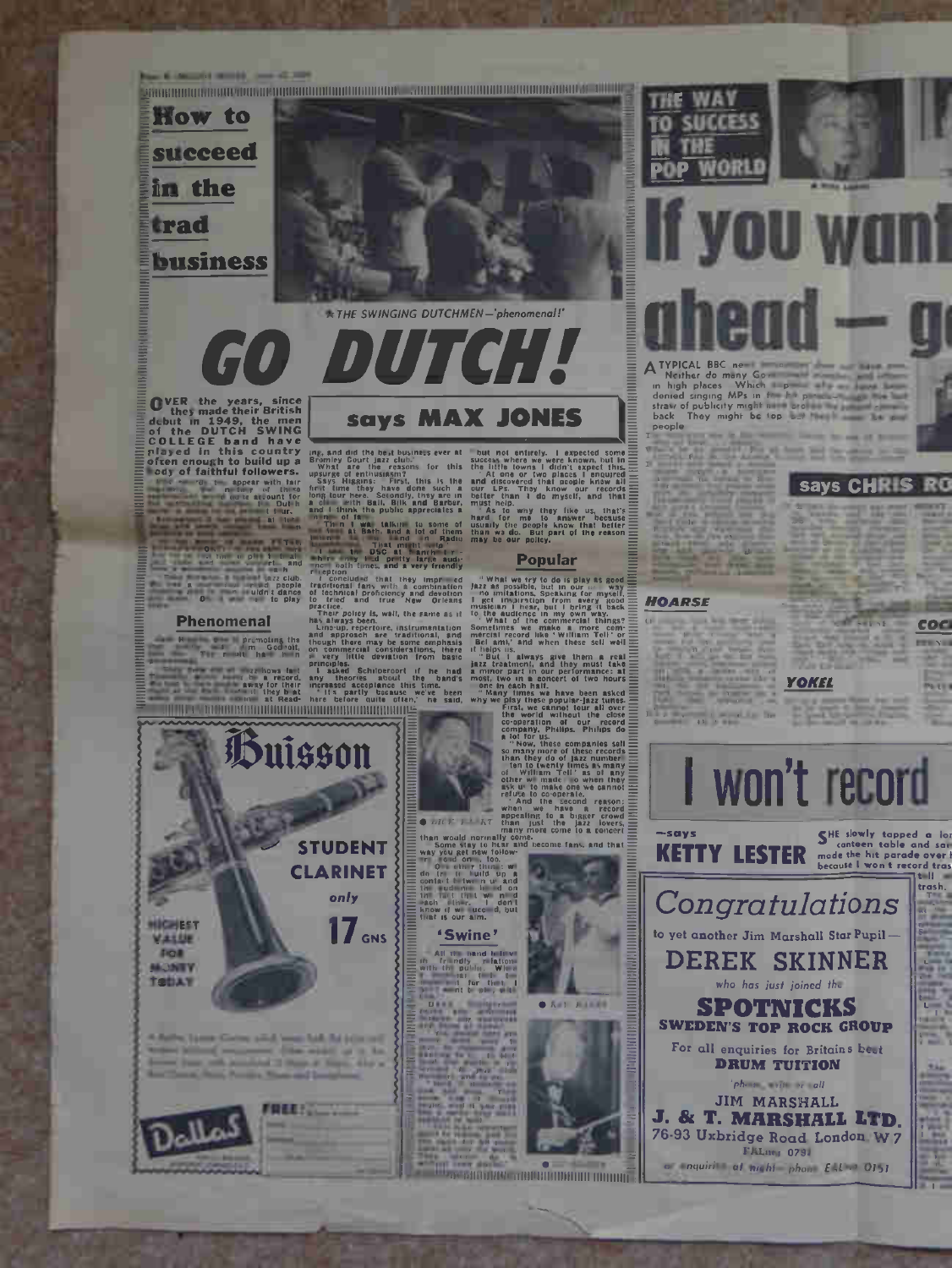

**ESS** 

REI

## YOKEL

**O THE BEATLES** says CHRIS ROBERTS NEX HILE COMPANY

**WALE BILK** 2132 W **NEGRO** 

## COCKNEY

LN RD (RIBBINS,  $\frac{R}{P(1)R} \times \left\{111R^2, 112R^3\right\}$ 

since com-

## **SUCCESS**

 $1 - 117$ 

 $\label{eq:u} u = \frac{1}{\sqrt{n}} \left(1 - \frac{1}{\sqrt{n}}\right)$ 



**ROLL** 

**AUSSIE**  $\label{eq:1} \begin{array}{rcl} \mathbf{d} & = & \mathbf{rad} \\ \mathbf{b} & = & \mathbf{b} \\ \end{array}$ 

**JOAN AVE AND REAL** 

**EXECUTE 2000 CONTRACT 1**<br>  $\frac{1}{2}$  (1)  $\frac{1}{2}$  (1)  $\frac{1}{2}$  (1)  $\frac{1}{2}$  (1)  $\frac{1}{2}$  (1)  $\frac{1}{2}$  (1)  $\frac{1}{2}$  (1)  $\frac{1}{2}$ 

 $\frac{10}{2}$  R H  $\frac{10}{4}$  H MRBs

num ... KART DENVER  $\begin{tabular}{|c|c|} \hline \multicolumn{3}{|c|}{\multicolumn{2}{|c|}{\multicolumn{2}{|c|}{\multicolumn{2}{|c|}{\multicolumn{2}{|c|}{\multicolumn{2}{|c|}{\multicolumn{2}{|c|}{\multicolumn{2}{|c|}{\multicolumn{2}{|c|}{\multicolumn{2}{|c|}{\multicolumn{2}{|c|}{\multicolumn{2}{|c|}{\multicolumn{2}{|c|}{\multicolumn{2}{|c|}{\multicolumn{2}{|c|}{\multicolumn{2}{|c|}{\multicolumn{2}{|c|}{\multicolumn{2}{|c|}{\multicolumn{2}{$ 

GERRY AN R DIN GERRY

## **APPLAUSE**

 $\label{eq:1} \mathbf{1}_{\mathbf{1}_{\mathbf{1}}\mathbf{1}_{\mathbf{1}}\mathbf{1}_{\mathbf{1}}\mathbf{1}_{\mathbf{1}}\mathbf{1}_{\mathbf{1}}\mathbf{1}_{\mathbf{1}}\mathbf{1}_{\mathbf{1}}\mathbf{1}_{\mathbf{1}}\mathbf{1}_{\mathbf{1}}\mathbf{1}_{\mathbf{1}}\mathbf{1}_{\mathbf{1}}\mathbf{1}_{\mathbf{1}}\mathbf{1}_{\mathbf{1}}\mathbf{1}_{\mathbf{1}}\mathbf{1}_{\mathbf{1}}\mathbf{1}_{\mathbf{1}}\mathbf{1}_{\mathbf{1}}\mathbf$ 

**The Bare** 



FOLK

8 B



ORGAN



# von't record trash!

**Tratul**ations The Monday of Saint Papid-EK SKINNER the fact and factory **POTNICKS** IS TOP HOCK GROUP exposure the Jerminal last **JAUM TUITIGN** 

**THE MARKHALL MARSHALL LTD.** tridge Road Leader W7 **BALLIS ROBE** The State Labor Color 1121

## **Meligions**

**COMEDY** 

**GUITARS** 

H.P.

# **AMPLIFIERS**

**130 GNS** 





**BLACK** 

**BISON BY BURNS** 

**ECHO-UNITS**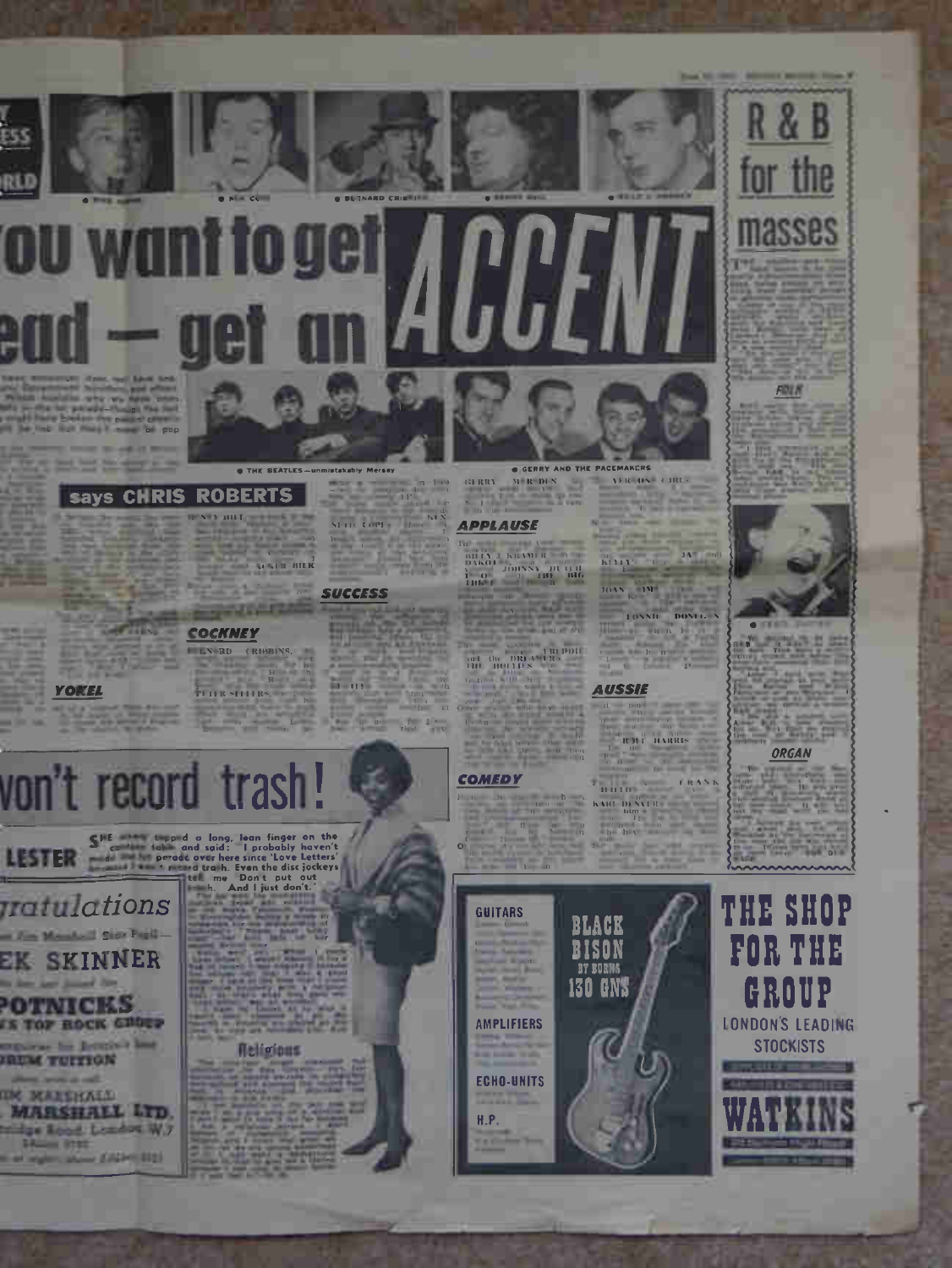

# The contract of the contract of the contract of the contract of the contract of the contract of the contract of the contract of the contract of the contract of the contract of the contract of the contract of the contract o

**CELATER** 

2117

 $(1 - 1)$ 

**Hawk** 

meets

**Duke** 

**Brubeck** 

**O BLAKEY** 

**SOUVENIR** OF SCOTT THE BILL LYAN TE **IRO** 

u

頭

bossa



D

A BETING of Elimeton and Mawkin are presented to the control of the control of the control of the control of the control of the control of the control of the control of the control of the control of the control of the cont

JAZZ

**BLAKEY**  $\bullet$ 





ni file н



**MARKET STAR** 011411 TH

MORE





R

\*\*\*\*\*\*\*\*\*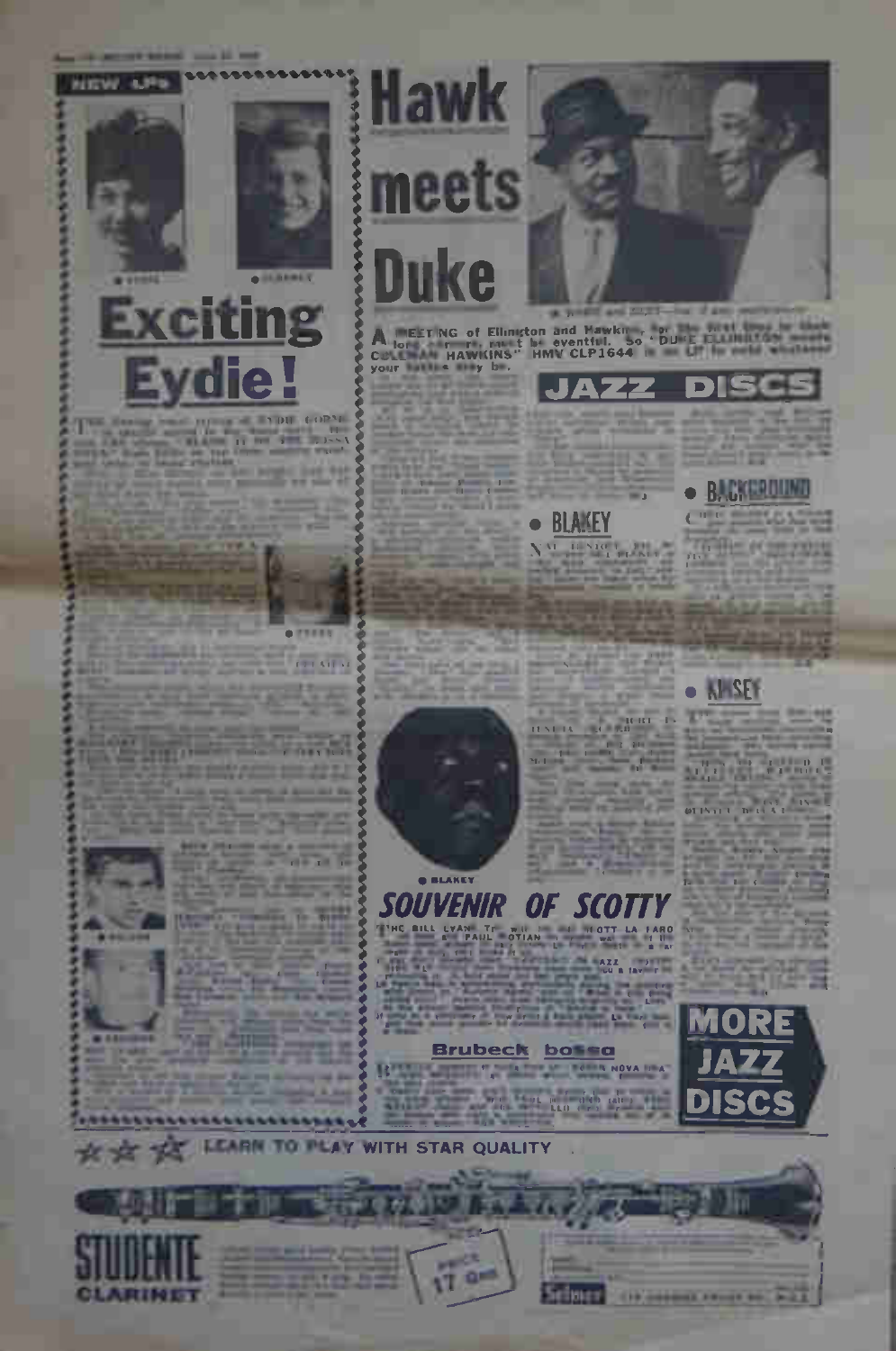**For BUCK** 

**Contract Contract on Contract Contract**  $\begin{array}{c} \begin{array}{c} \text{if } \mathcal{F} \text{ is } \mathcal{F} \text{ is } \mathcal{F} \text{ is } \mathcal{F} \text{ is } \mathcal{F} \text{ is } \mathcal{F} \text{ is } \mathcal{F} \text{ is } \mathcal{F} \text{ is } \mathcal{F} \text{ is } \mathcal{F} \text{ is } \mathcal{F} \text{ is } \mathcal{F} \text{ is } \mathcal{F} \text{ is } \mathcal{F} \text{ is } \mathcal{F} \text{ is } \mathcal{F} \text{ is } \mathcal{F} \text{ is } \mathcal{F} \text{ is } \mathcal$ 

**STATE AWAY** 

00000000

rea

## Infinence

**Says MAX JONES** 

×

MAN

#### **Feelings**

Django-always dazzling

#### **CHARLES**

 $11 - 10 = 11/13$ 



DI Capital



Antium points they if

**CONTRACTOR** 

\*\*\*\*\*\*\*\*\*\*\*\*\*\*\*\*\*\*\*\*\*\*\*

Condition Service

 $\sim$ 

 $-$  11  $-$ 

#### **BATTLE WILL**

 $280.28$ 

IN THE WAR LAR meets Av

**REGISTER AND NAME** 

#### **CALIFORNIA**

**COLL DIVIL INCH** 





the first person property and the control of the first



**O DJANGO** 

**FAVOURITES**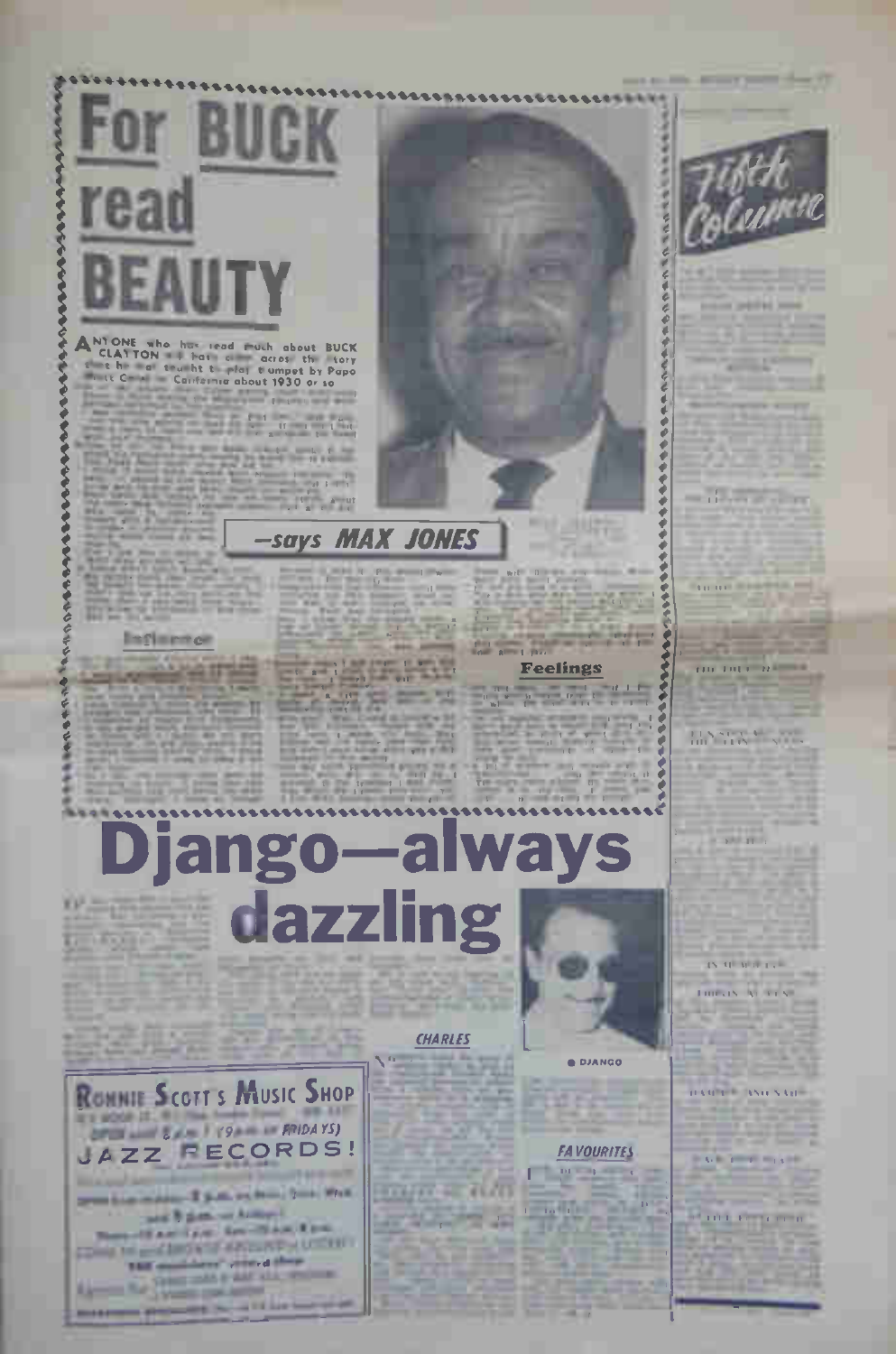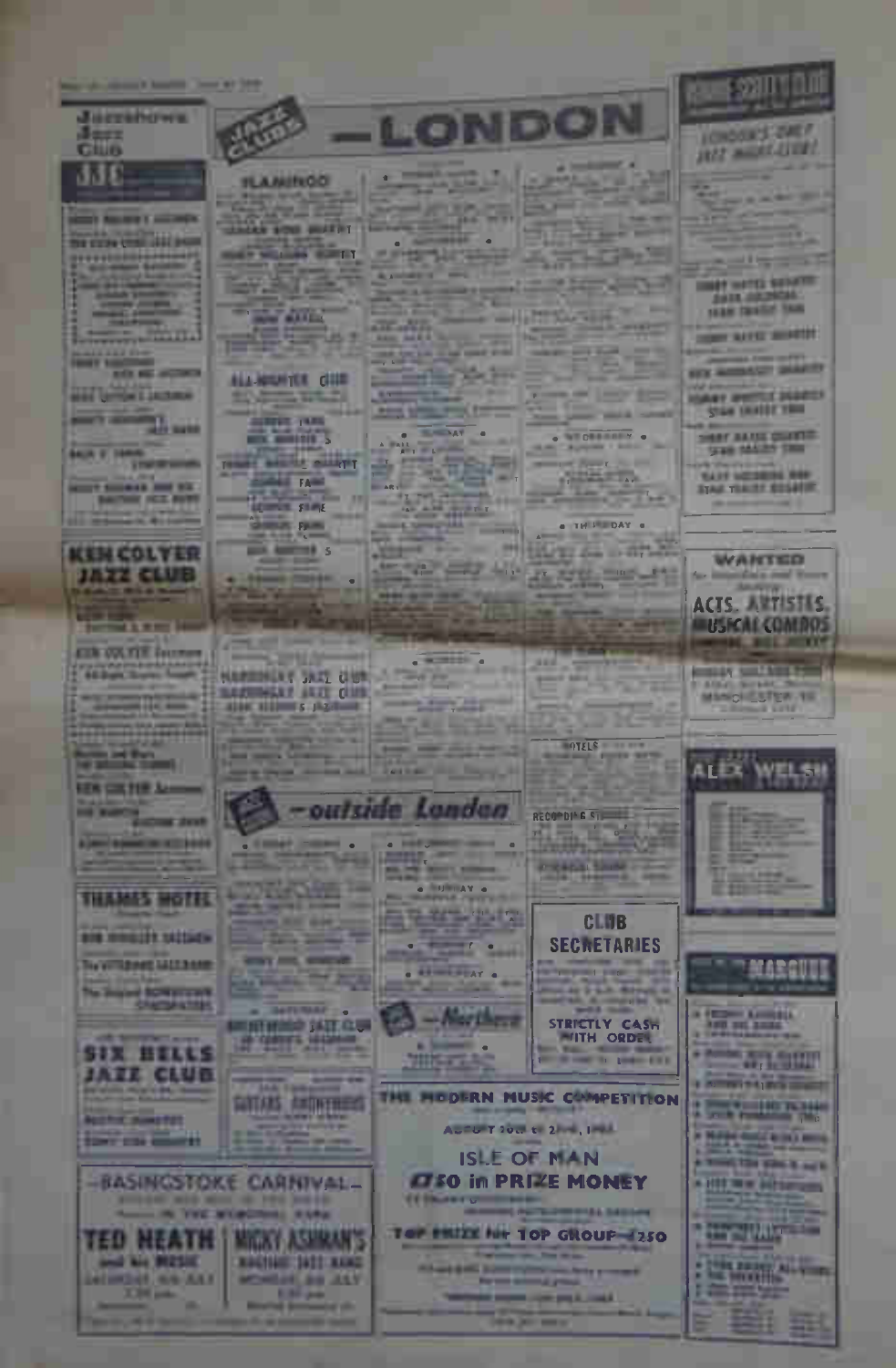art is a company of the automotive

Dossined Advertisement Department. - support publicary controls that Street, Station, 22th Concert in Political States Wash, and the con-

**THE R CONTRACTOR CARL CAR PARK** the figures come about the control of the property of the control of the control of the control of the control of the control of the control of the control of the control of the control of the control of the control of the

**CONTRACTO** 

## **OLK FORUM**

**PACK PLAYS** 25/21/10 **BASICAF** IN

**CALL AND** 

**United** 

**DOA** 

**Broad** ٠

**START STAR ATAC** 

#### . Toront'.

**LEASE RIVER** × **Series** 

**Delivered** 



**CON MARTIE** 

**PER ATTEL AND Signa** .

**STATISTICS**  $1.4444444$ 

يت

-

鵬

≕

-

里

Tools 200 mill -

**RELEASED** 

**LAW TO PAGE 14 for** 

**CALLING ANTIS AND MORTHLY SHOWN FR** 

**STATISTICS** 

ستنبذ





**LIFE FITH** 

**Rury** with a familiary of five of a Hy curier provinciada private

\*\*\*\*\*\*\*\*\*\*\*\*\*\*\*\*\* THE APLOSIVE DYNANO OF L-U-R-Y CAPTURED IN **SCORLS OF SMOLLDURING** ALL-ACTION PICTURES YOU'LL WANT TO KITP TOW

#### **EVER!**

**FROM PRINEWSAGENTS EVERYWHE** 

**Second American** 

ESSCIOUS HILLBURN









DETIS





**REMARKS HAVES** 

CA IT

DAILINTON

LO 1004 LO IDON

**MALLEY** 

**By THAME** 

and work

 $\frac{1}{2}$ 

这

-

,,,,,,,  $\sim$ 

**Service** 

 $-1$ 

92

l'a а

**The Contract of the Contract of the Contract** 

25.225

**PERSONAL REAL PROPERTY** 

**MASS 27** B  $1 - 10$ 

**MARCHARD** 

**RYK-**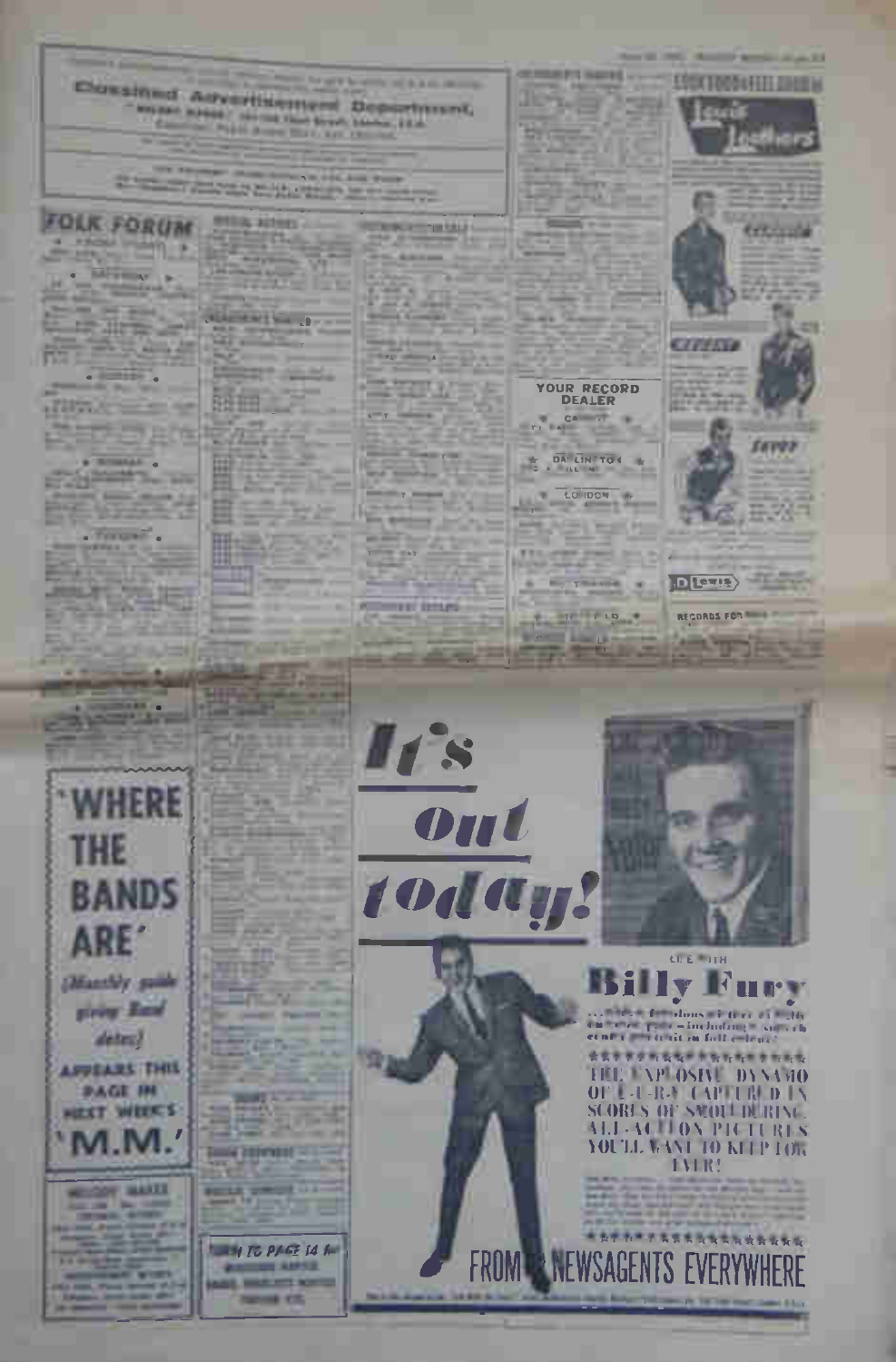#### **BANDS ----**

**START PARK** 

12500

**D@@** lity

THE CHOICE IS YOURS!

 $\sim$ 

**ATLANTA** 

**STARTON** 20

ALL YOUR AU

**AD 89** 

**Sells Street, Square ACCORD** Bennyth .

WE THAT with the lot **Bay and State** 

 $=$  the  $=$ 

 $\sim$ **Trimite** 

*<u>A SHIPA NASHRID</u>* **The State** 

**U. San Francis Service Commerce SHERL ROOM** 

*DRUMS & TUNED PERCUSSION* Le in ton **Excession Contract Contract Contract Contract Contract Contract Contract Contract Contract Contract Contract Contract Contract Contract Contract Contract Contract Contract Contract Contract Contract Contract Contract Cont** 

 $\mathbf{U}$  , and the set

**START IS** 

Jall Card

**NEW OROL** 

**START** 

**PERMIT STATE OF** 

*<u>BALLER WAY</u>*  $\frac{1}{2} \left( \frac{1}{2} \right) \left( \frac{1}{2} \right) \left( \frac{1}{2} \right) \left( \frac{1}{2} \right)$ 

*ETALY ANSTELL* 

**STERS-**

## **MUSICIANS WANTED IN 1879**

**Service of the Party Pro** 

**Carl Anni Mt** 

**Book and Company's** 

**PERSONAL PROPERTY** 

**AT ATTITUDE AND RESERVE** 

**ITTIATIONS VALUE** 

Turned of

**CALLED** 

200 L. L

**STATISTICS** 

**TIL KLE** 

œ

**Report** 

m.

the first and state 363

**PEACE OF BUILDING** 

 $\mathcal{L}$ 

122 Co. The Court of the Water

Judie Bar

**The Bar** 

When the same 

aith sou as at drive Tour minutes or do

from an anti-translation to

× **Sir and** 

**The small be lift** 

**The Winnipedia** *<u>Property</u>* 

**STATISTICS** 



**Ede Come Science Country** 

**JOHNAN NA** 

 $A$ <u>on a</u>

**AND PET** 

**STATISTICS** 





**WATE** -**ALL MARTIN DOCT AT MAY** 

**C.W. ANNE AREA CA 176** 



# SHURE

**Denver Call Line** 

 $\frac{1}{2} \sum_{i=1}^{n} \frac{1}{2} \sum_{i=1}^{n} \frac{1}{2} \sum_{i=1}^{n} \frac{1}{2} \sum_{i=1}^{n} \frac{1}{2} \sum_{i=1}^{n} \frac{1}{2} \sum_{i=1}^{n} \frac{1}{2} \sum_{i=1}^{n} \frac{1}{2} \sum_{i=1}^{n} \frac{1}{2} \sum_{i=1}^{n} \frac{1}{2} \sum_{i=1}^{n} \frac{1}{2} \sum_{i=1}^{n} \frac{1}{2} \sum_{i=1}^{n} \frac{1}{2} \sum_{i=1}^{n$ **TEAM** 22, 20, 20 **CANADA** 

5671

群自

**Contract Contract Contract**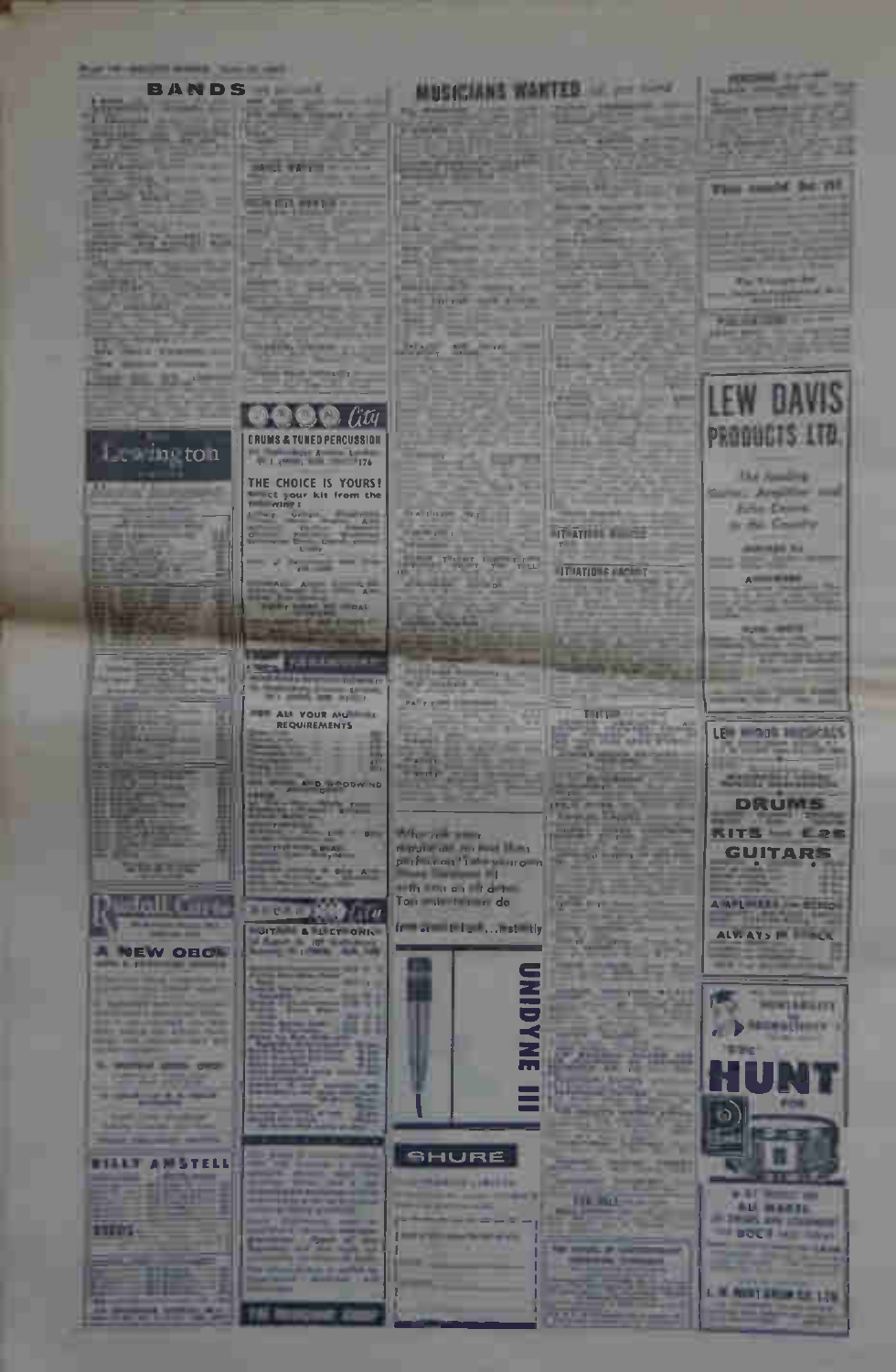